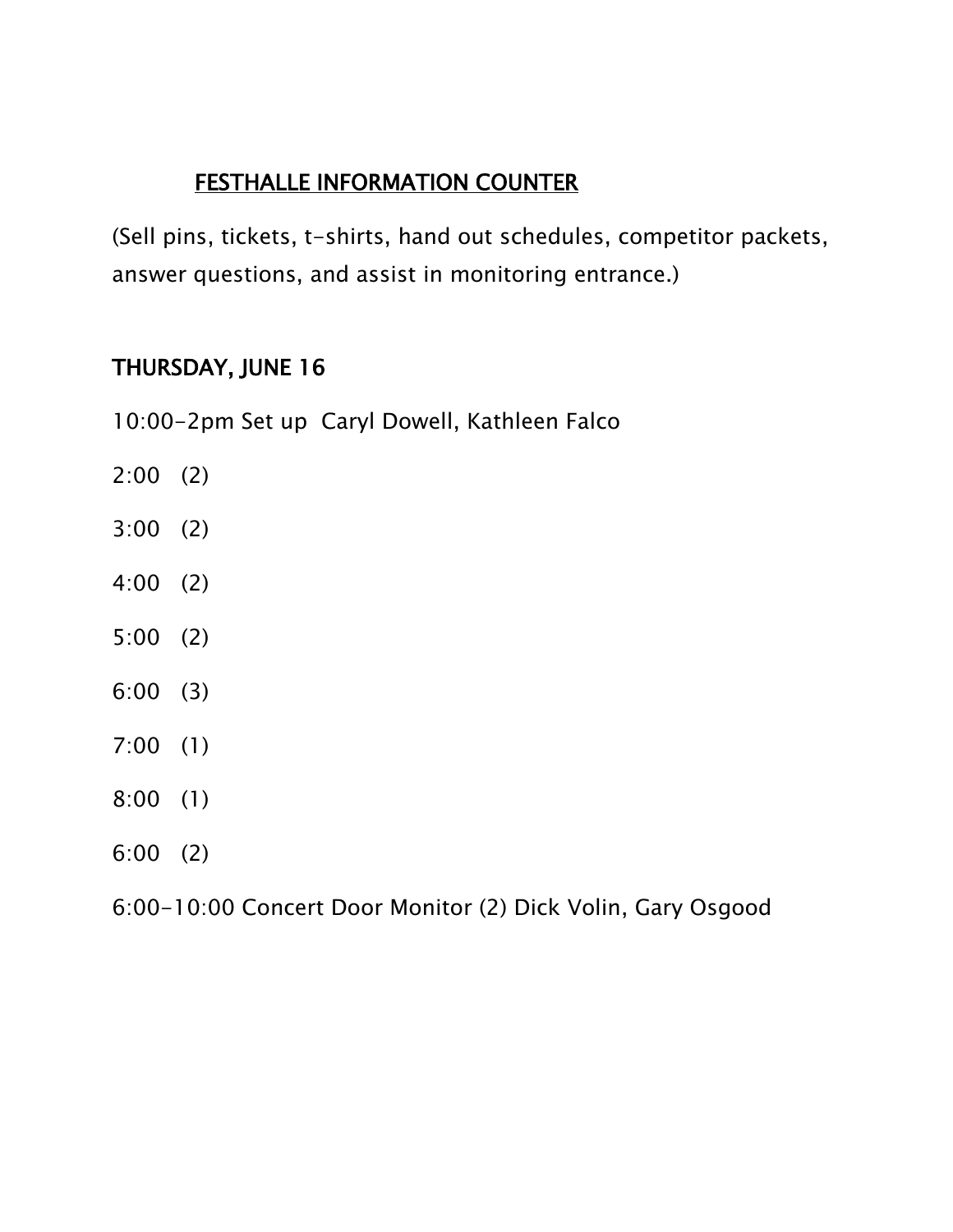# FRIDAY, JUNE 17

- 8:30 Open Festhalle
- 8:45 (2) Caryl Dowell, Kathleen Falco
- 9:30-12:00 (1) Festhalle Door Monitor
- 9:00 12:00 (1) Competition Assistant (1)
- 10:00 (3) Caryl Dowell, Kathleen Falco
- 11:00 (3) Caryl Dowell, Kathleen Falco
- 12:00 (1) Caryl Dowell, Kathleen Falco
- 1:00-4:30 Festhalle Door Monitor (1)
- 1:00-4:00 Competition Assistant (1)
- 1:00 (1) Inge Hart
- 2:00 (2) Inge Hart
- 3:00 (2) Inge Hart
- 4:00 (2) Sharleen Sanderson
- 5:00 (2) Cathy Cowley, Jeanie Hartl
- 6:00 (2) Cathy Cowley, Jeanie Hartl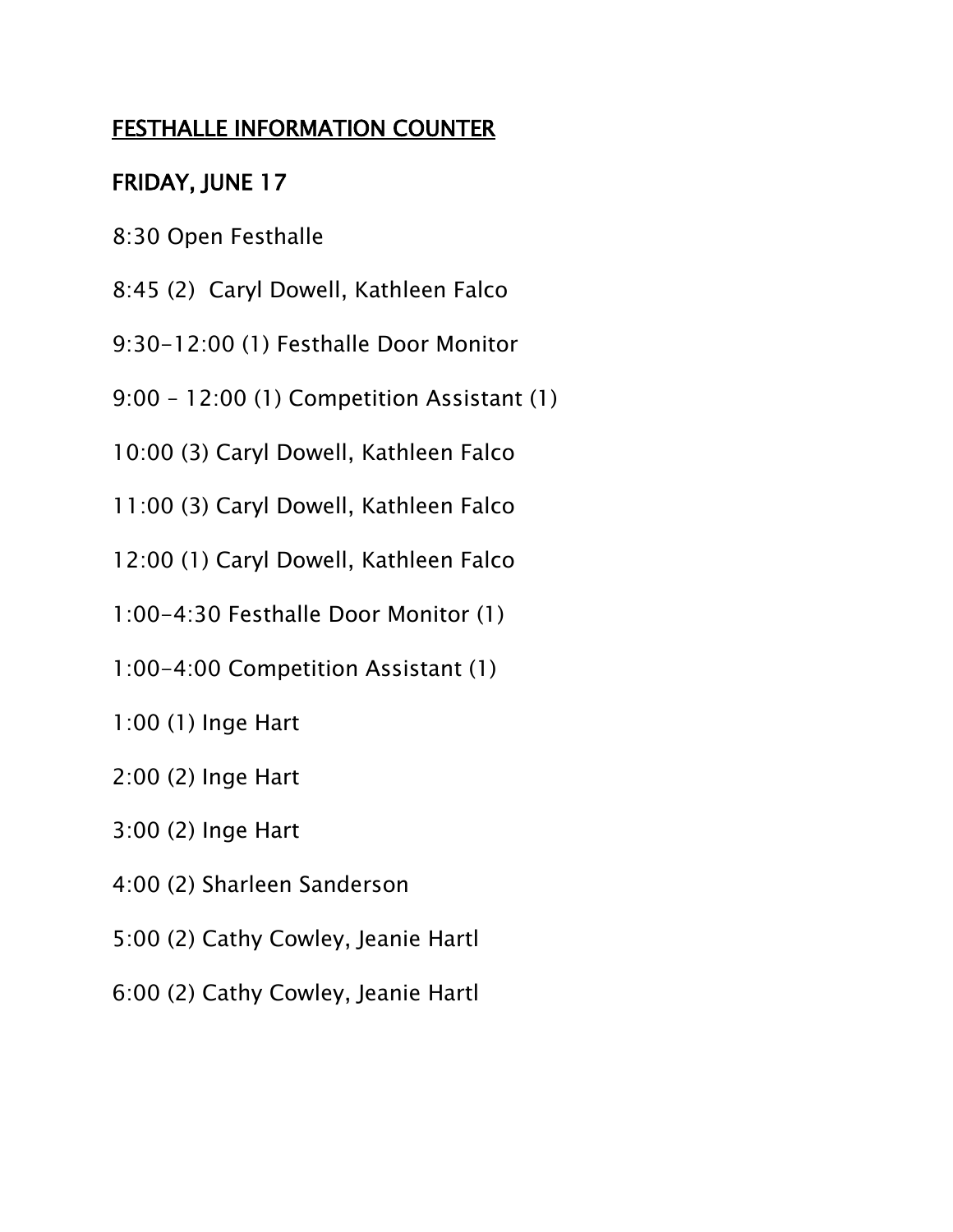# FRIDAY, JUNE 17

- 6:00-10:00 Concert Door Monitor (2) Dick Volin, Gary Osgood
- 7:00 (2) Cathy Cowley, Jeanie Hartl
- 8:00 (2) Caryl Dowell, Kathleen Falco

### FESTHALLE INFORMATION COUNTER

# SATURDAY, JUNE 18

- 8:15 Open Festhalle
- 8:30 (2) Caryl Dowell, Kathleen Falco
- 9:00 Festhalle Door Monitor (1)
- 9:00 12:00 Competition Assistant (1)
- 10:00 (2) Caryl Dowell, Kathleen
- 11:00 (2) Caryl Dowell
- 12:00 (1) Caryl Dowell
- 1:00 (2) Inge Hart
- 9:00-12:00 Festhalle Door Monitor (1)
- 9:30-12:00 Competition Assistant
- 2:00 (2) Inge Hart
- 3:00 (2) Sharleen Sanderson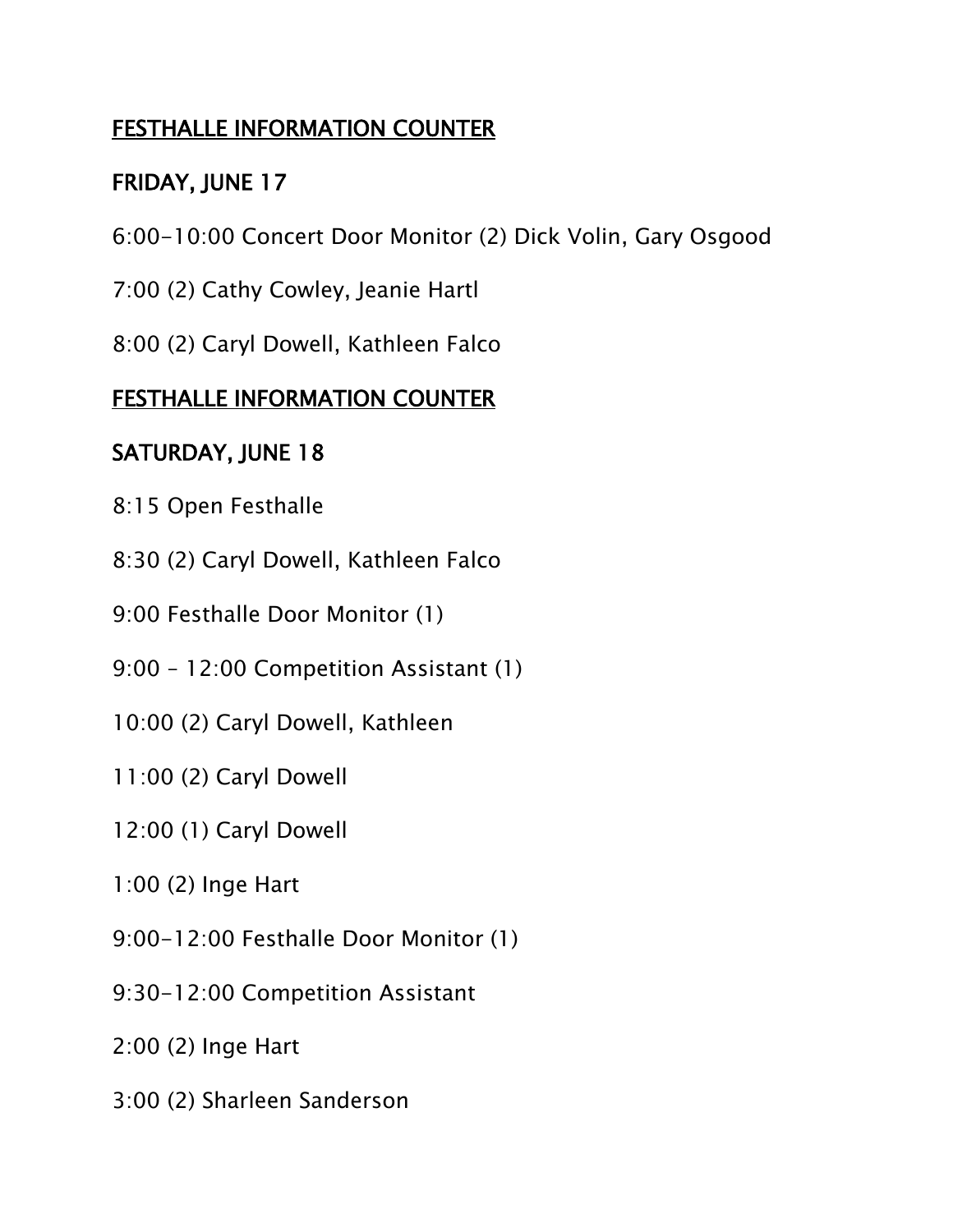- 4:00 (2) Sharleen Sanderson
- 5:00 (2) Sharleen Sanderson
- 6:00 (2)
- 6:00-10:00 Concert Door Monitor (2) Dick Volin, Gary Osgood
- SUNDAY, JUNE 18
- 9:00 (1)
- 10:00 (1)
- 11:00 (1)

#### GAZEBO INFORMATION TABLE

(Sell pins, t-shirts, hand out schedules, and promote events)

Gazebo Supervisor:

### THURSDAY, JUNE 16

- 11:00 (2)
- 12:00 (2)
- 1:00 (2)
- 2:00 (2)
- 3:00 (2)
- 4:00 (2)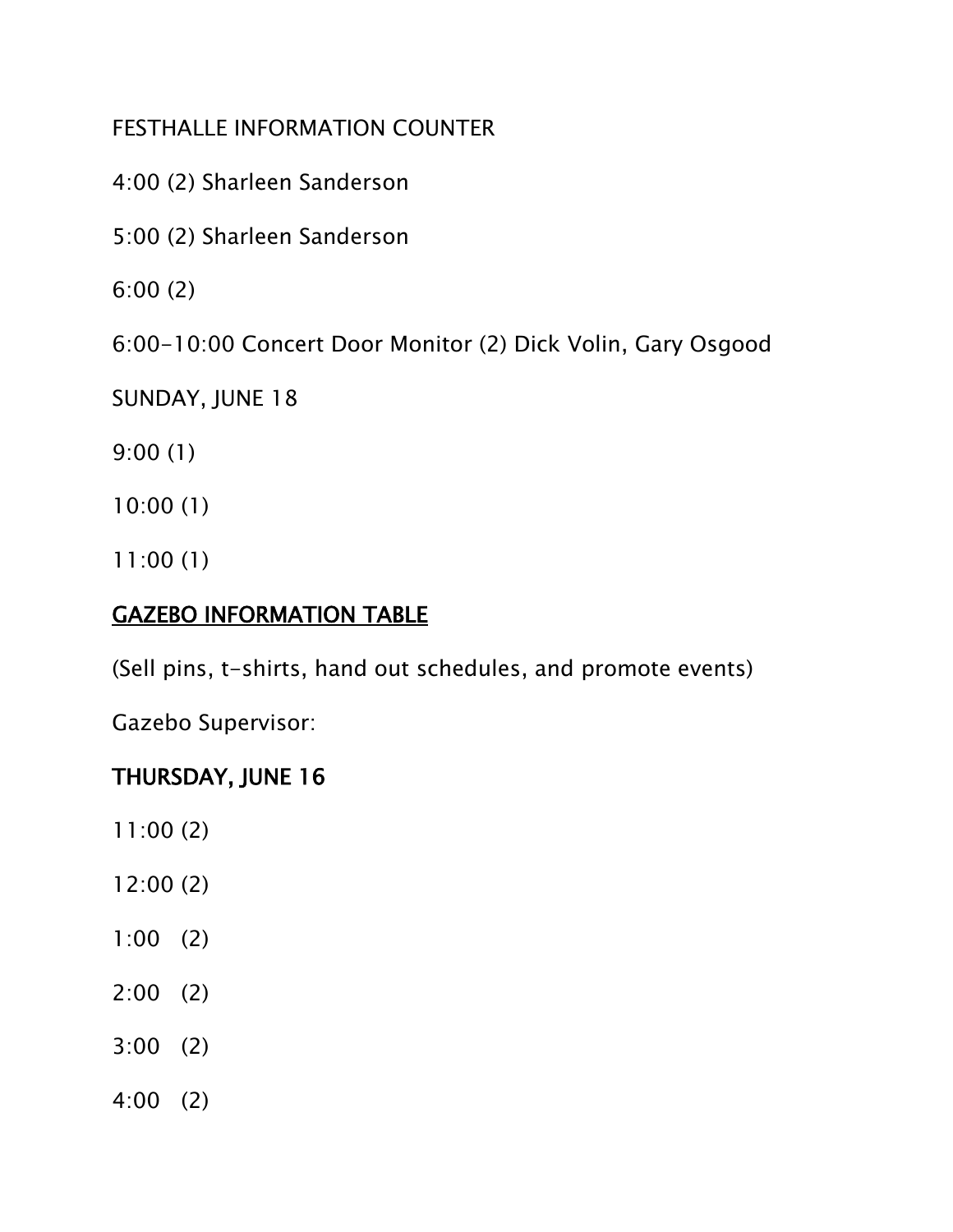### GAZEBO INFORMATION TABLE

### FRIDAY, JUNE 17

- 11:00 (2)
- 12:00 (2) Colleen Halverson
- 1:00 (2) Sharleen Sanderson
- 2:00 (2) Sharleen Sanderson,
- 3:00 (2) Sharleen Sanderson
- 4:00 (2) Sharleen Sanderson

#### GAZEBO INFORMATION TABLE

#### SATURDAY, JUNE 18

- 11:00 (2) Sharleen Sanderson, Regina Mansfield
- 12:00 (2) Regina Mansfield, Sharleen Sanderson
- 1:00 (2) Sharleen Sanderson
- 2:00 (2) Sharleen Sanderson, Colleen Halverson
- 3:00 (2) Cathy Cowley, Jeanie Hartl
- 4:00 (2) Cathy Cowley, Jeanie Hartl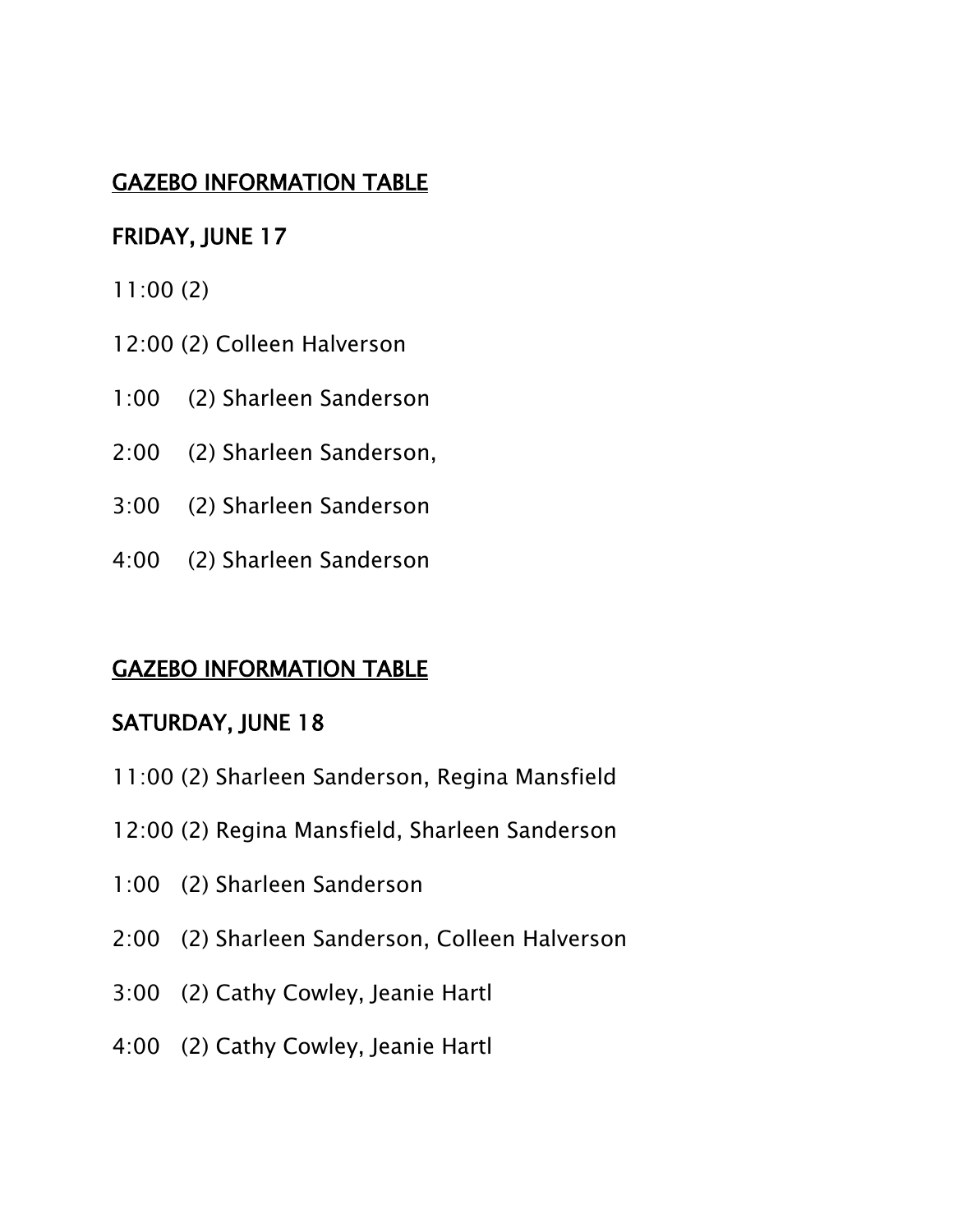# GRANGE INFORMATION TABLE

(Sell pins, t-shirts, hand-out schedules, answer questions, monitor Entrance) THURSDAY, JUNE 16

10:00 – 2:00pm Grange, set up tables & chairs: (3)

 Rod Miller, Bonnie Birch, Lyle Schaefer, Mark Myking 2:00-5:00 (1)

5:00 Lockup grange Lyle Schaefer

# FRIDAY, JUNE 17

8:45 Open Grange (1) Lyle Schaefer

Grange Supervisors (also take workshop tickets):

```
 Lyle Schaefer 8:45am – noon, Dick Volin noon – 3pm Rod Miller 3:00pm – 6pm
9:00 -noon (2)
```
Noon – 3:00 (2) Mike Zampicini

3:00-6:00 Greg & Nancy Perry

6:15 Lock up Grange: Rod Miller